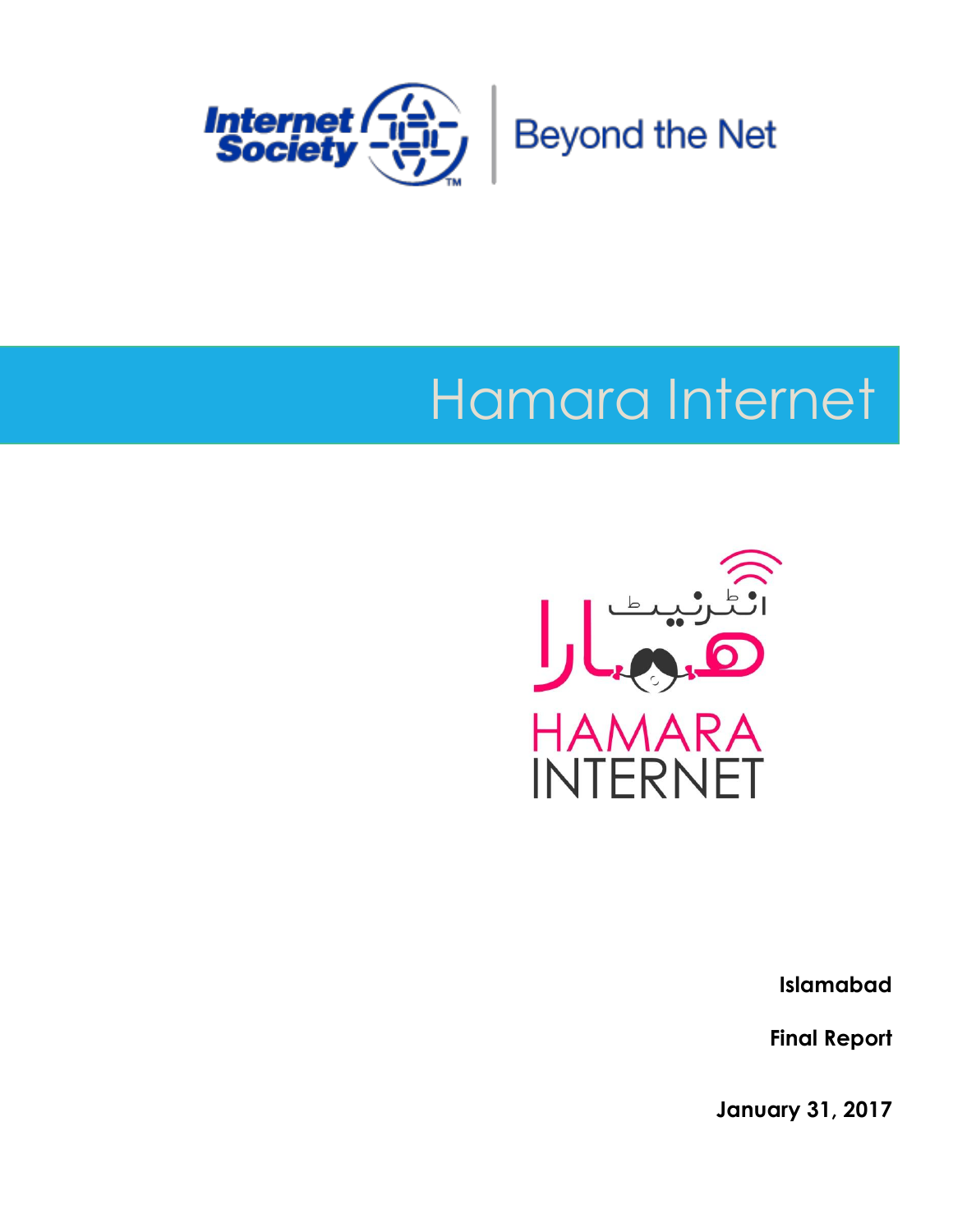## **1.Project information**

## **Project leader**

Nighat Dad - Executive Director

Nighat@digitalrightsfoundation.pk

## **Team members**

Luavut Zahid - Program Manager

Seerat Khan – Advocacy and Outreach Officer [Replacing Ushbah Al-Ain]

Faisal Shahzad - Trainer

Hija Kamran – Designer [Replacing Iffra Khalid]

Ali Kamran Khan - Translator

Nabiha Meher Shaikh - Researcher

## **Partner organizations**

n/a

## **Total amount awarded**

USD 29,093

## **Period covered by this report**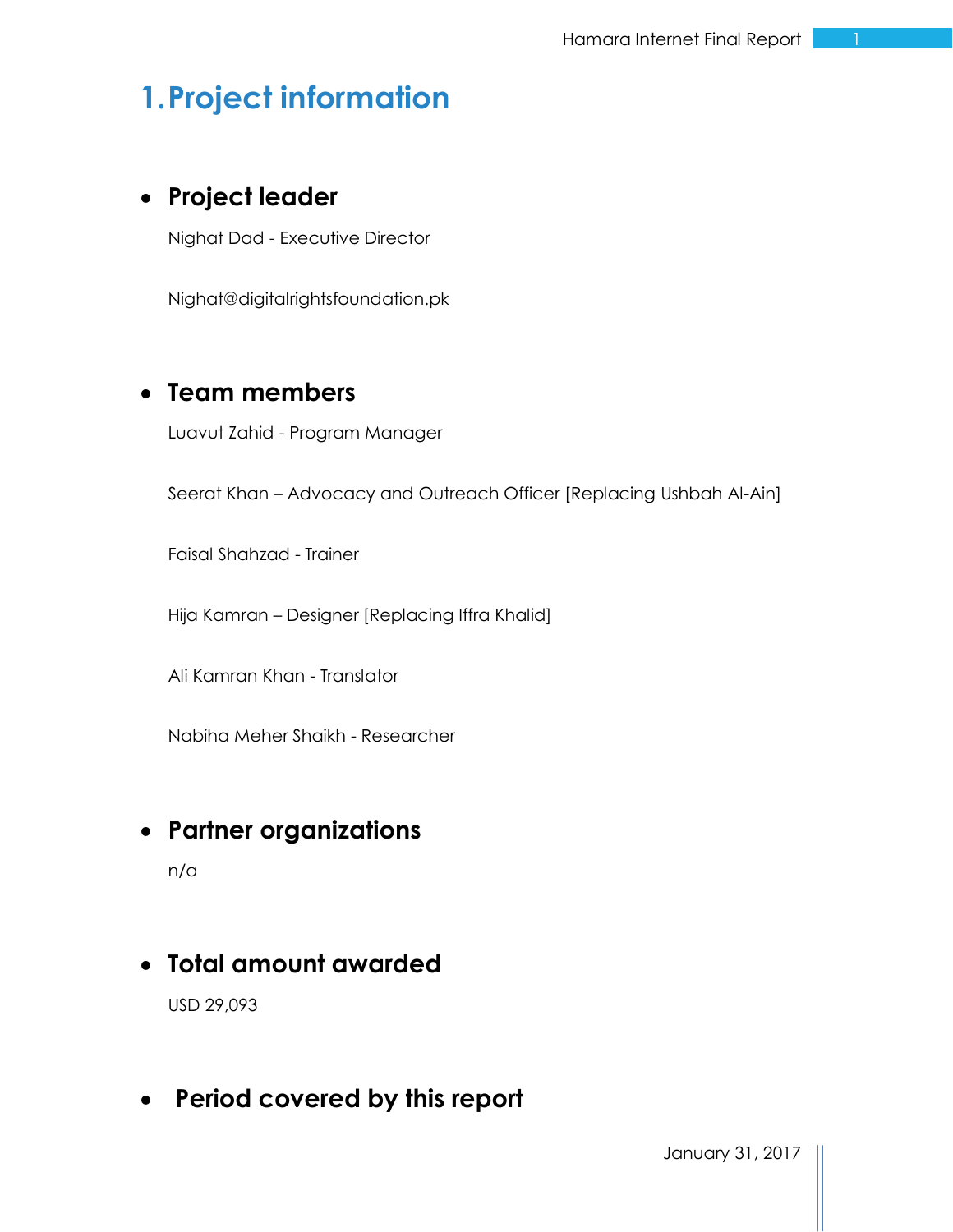## **2. Project Summary**

The Hamara Internet (Our Internet) campaign is aimed at raising awareness about digital violence against women, while providing young women with the necessary knowledge and tools to protect their online and offline freedom of expression via comprehensive workshops and trainings. By fostering digital literacy among women, they will be able to not only safety and effectively navigate digital



**Picture 1: Some of the help materials** 

**used in sessions**

spaces themselves, but will also be able to help their families and friends to protect themselves as well.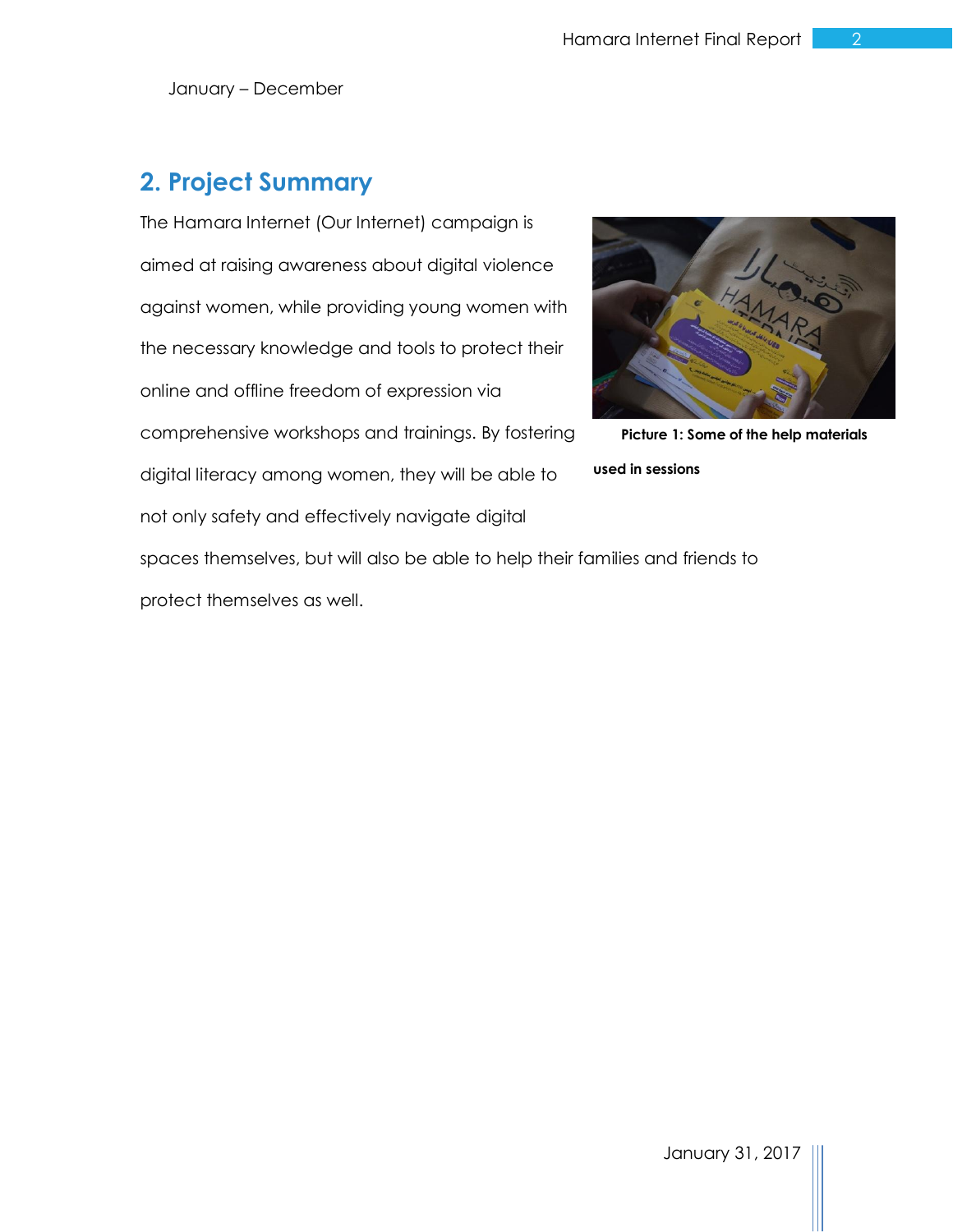

#### **Picture 2: Session at COMSATS, Lahore**

For the current campaign, the Federal, Punjab, Sindh, Khyber Pakhtunkhwa and Balochistan regions were targeted. While three sessions took place at the time the interim report was filed, the remaining two sessions, along with the National Conference, were held by the end of the year.

While the total target of the campaign was to sensitize and educate around 300 students, the program ended up training around 460 students. Our efforts to sensitise women in large numbers were aided in part by the enthusiastic response we got from teachers, students and institute administrations alike. It's no coincidence that we were able to increase the number of trainees by over 50 per cent of our original target.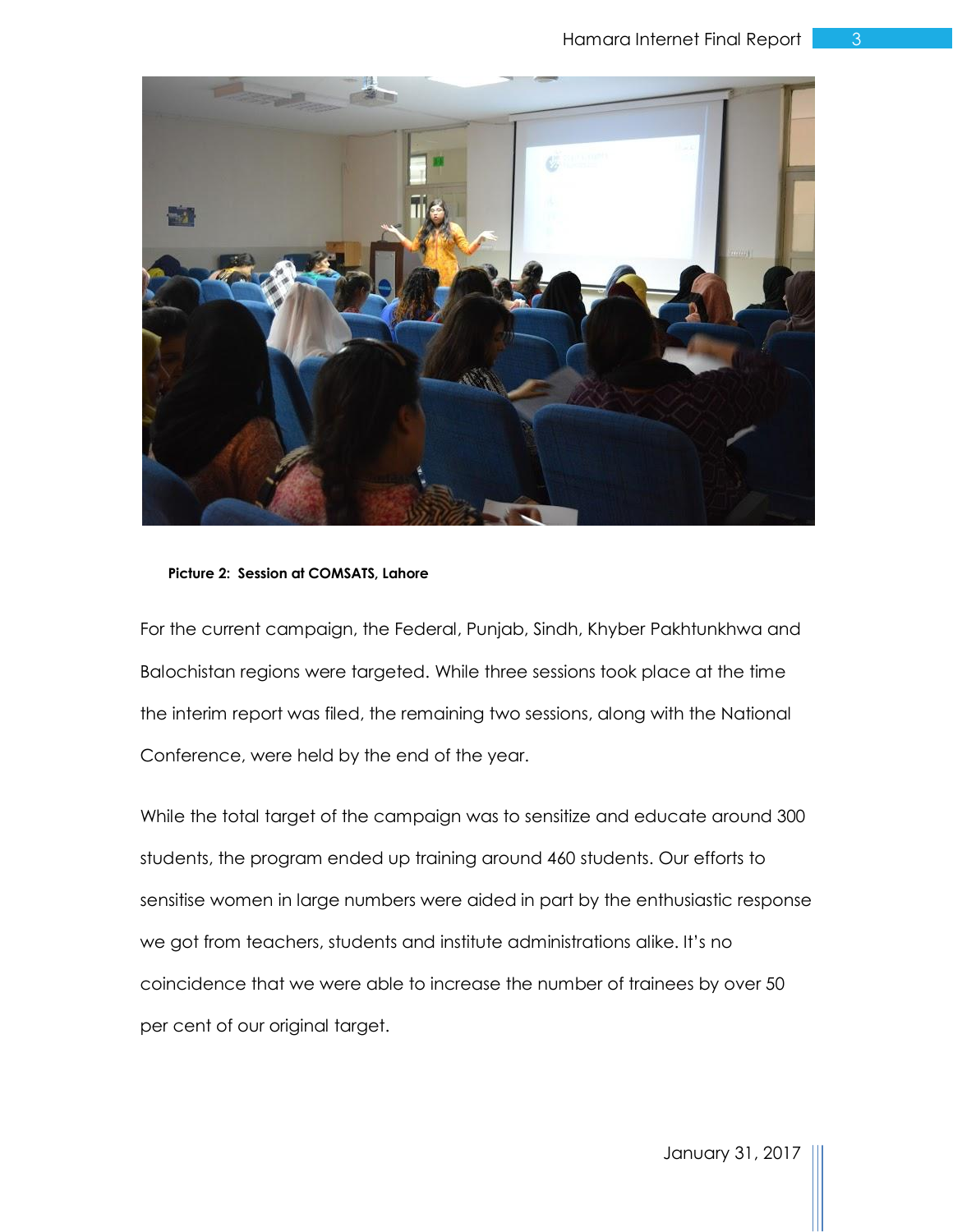Under the slogan 'Internet Chalao, Patriarchy Dabao' (Use the internet, destroy patriarchy) we have managed to touch not just students but also female teachers. The more sessions we held the more we were asked by other colleges and universities to hold similar trainings in their institutes as well.



**Picture 3: Session at City University, Peshawar**

The project set out to work with young female students across Pakistan and was aimed at ensuring that the young women that were included in our sessions didn't just leave with knowledge but were also empowered to take back control of their digital experience.

What we were aiming to do was a little more than just give them superficial information. The program was aimed at ensuring that women would see themselves as owners of online spaces and fought to retain control of the spaces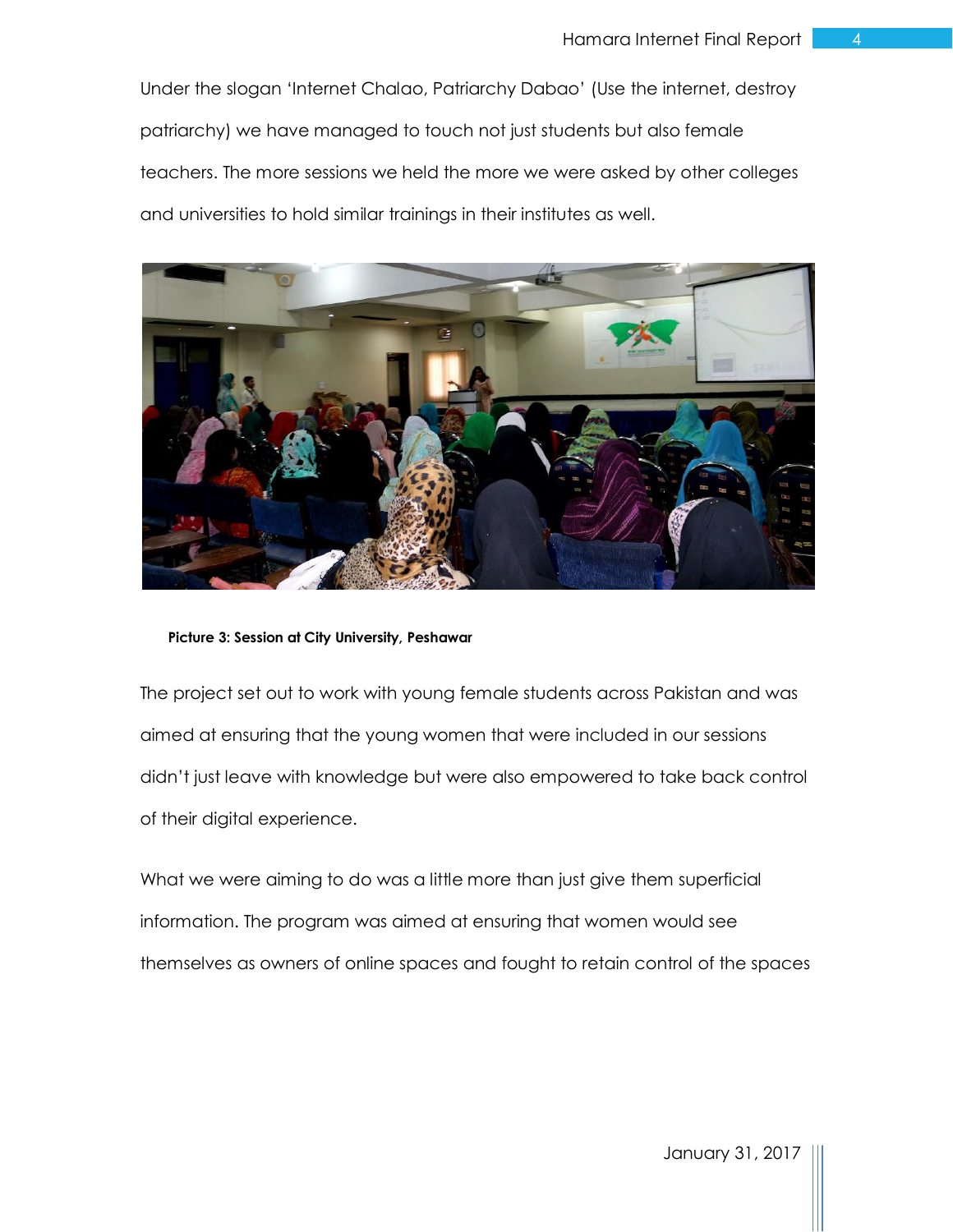

that they took ownership of.

**Picture 4: Session at The Institute of Business Management, Karachi.**

#### *Project Background and Justification*

While the number of internet users continues to grow exponentially in Pakistan, the number of female users is not growing at a similar speed. Over 75-80% of all online users are male, and unsurprisingly the digital world can often feel like a threatening and unwelcoming place to women and girls.

The Federal Investigation Agency reported that 3,027 cases of cybercrime were reported in the period between August 2014 and August 2015, with 45% of the cases being related to cyber-harassment on social media against women.

Hamara Internet set out to not only help women stay safer in online spaces, but also reclaim the spaces that don't seem to welcome them. With the project we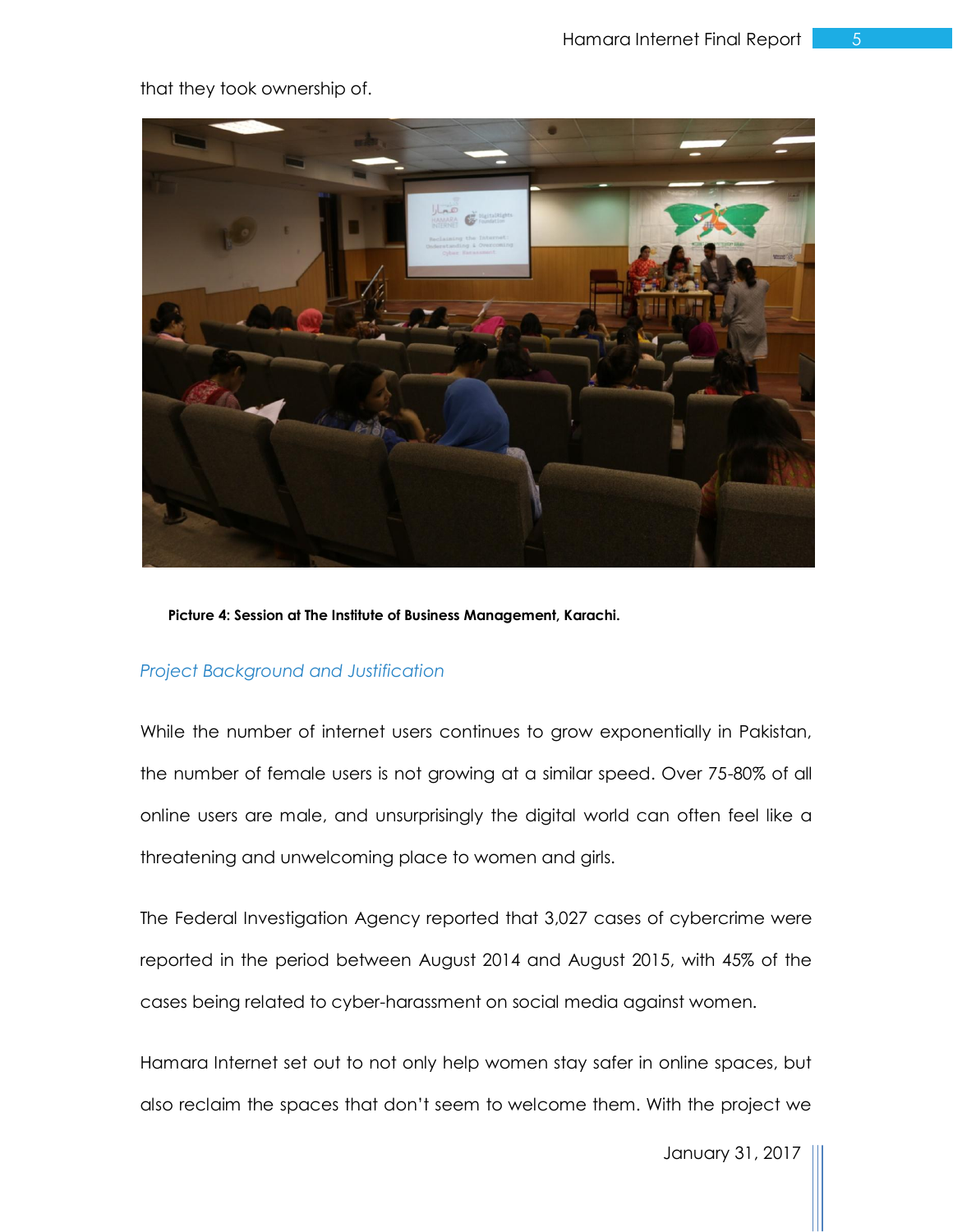aimed to smash not just patriarchy but also help women regain - and expand their access to digital tools and technology. Empowering women in the digital world means helping open up a whole new world of opportunities. Verily, our sessions taught us that women were using the internet for a whole host of things. Some were using the platforms to run their own online businesses, others were using it to conduct entire projects and presentations for their colleges, while many used it to make connections, conduct research and more. When we began this program we wanted to let women know that the possibilities were endless, and by the end it was the women that were teaching us just how endless these possibilities were.

## **3. Project Objectives**

As discussed, ICTs have or are fast becoming essential parts of people's lives in Pakistan, especially women. Through workshops and trainings that utilise up-todate digital security lessons, Hamara Internet aims to create equal access to ICTs for men and women in Pakistan, to foster digital literacy, to make internet governance inclusive, and to allow women to be able to mark their digital mark and empower themselves online to showcase their talents and abilities. Hamara Internet also aims to make women engage in political discourse that works to develop fair and inclusive access to digital spaces, with respect for women's rights, increasing the capacity building of women in Pakistan. Intersectionality will be a key factor in all sessions - in a nation where women are a disadvantaged group , there are layers of vulnerabilities that must be taken further into account – the disabled, women from ethnic and religious minorities and so forth. Hamara Internet works to be a nationally seeded campaign that will be initiated in the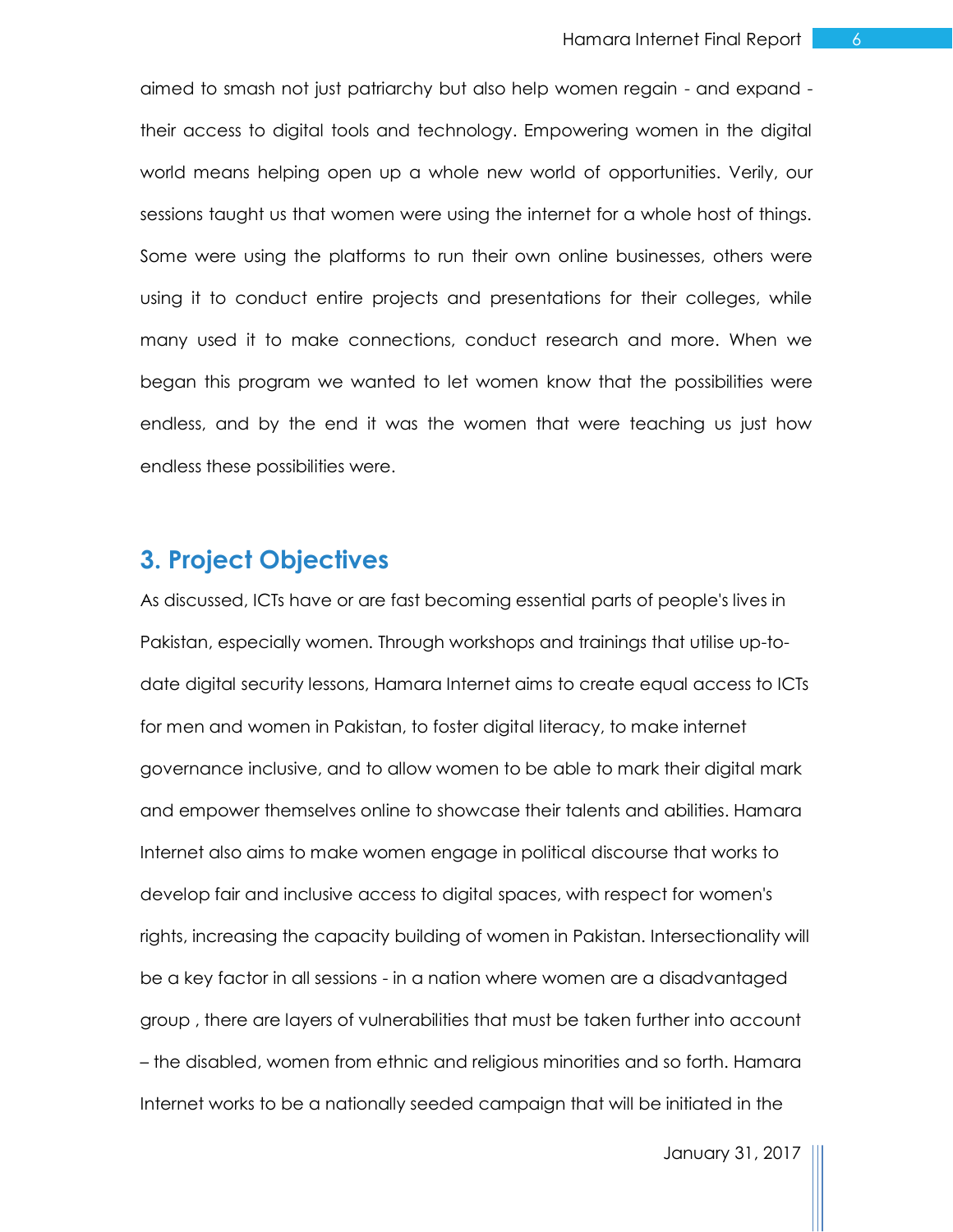larger cities of Pakistan where internet usage is increasing exponentially, allowing us to tap into an area that is at the highest risk of online crimes and privacy attacks. It is hoped that universities and colleges will further integrate these workshops and training manuals in the curriculum of schools and colleges, which will help our communities and make our next generations more secure and wellinformed. By making it a national level campaign, the skills and knowledge acquired by women via the workshops and training sessions can be disseminated more effectively, allowing for more grassroots coverage and essential awareness building.

## **4. Project Activities Completed**

The project aimed to do the following: -

- Train over 300 young women [it ended up training 460]
- Create promotional material about privacy and safe online spaces for women
- Create a guidebook/manual for digital security in Urdu
- Create a website that has helpful resources and information
- Conduct a National Conference at the end of the project

For the purpose of this project, we conducted five sessions around Pakistan. At the time that the interim report was being filed, three sessions had been conducted. At this point, all five sessions stand complete, whereas a final National Conference has also been executed during the month of December.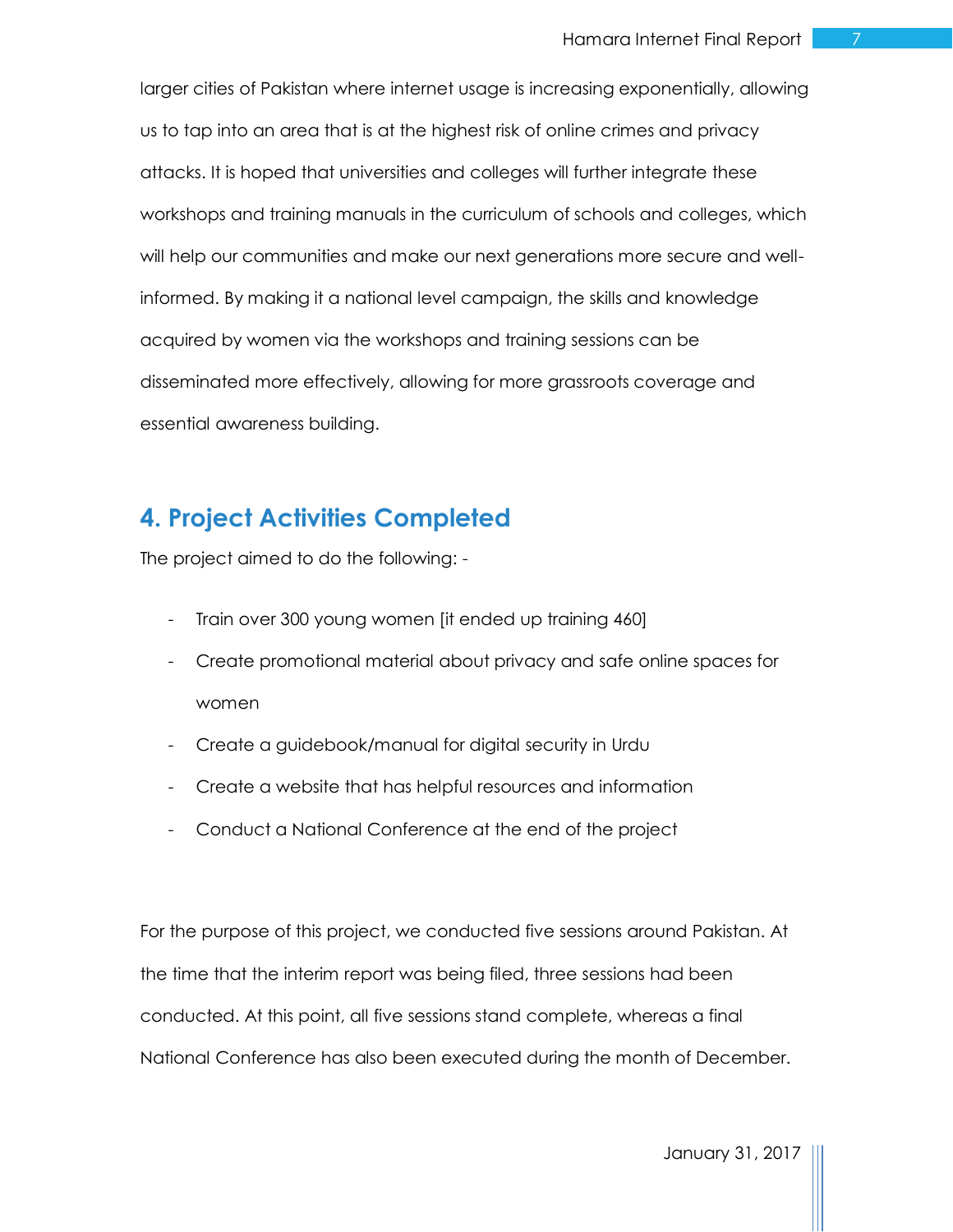While we trained 460 young women in these five sessions, while the conference itself attracted more than 100 young women from Lahore, Karachi, Islamabad, Quetta and Peshawar.

Promotional material about privacy and safe online spaces for women was created and disseminated in the form of 10 flip cards during the sessions, and during the conference. The cards contain information in both English and Urdu for the ease of their intended audience, and have been extremely well received.

The guidebook/manual has been developed by our trainer Faisal Shahzad and the information contained therein was used during our trainings in different institutes.

Additionally, while this was not a part of our original outputs and deliverables, we have included young female leaders from the communities that we have served. In Karachi, at the Institute of Business Management we invited Bolo Bhi Director Fareiha Aziz and Pakistan Feminist Watch Head Nabiha Meher Shaikh to speak to the young girls in our session. In Lahore, we invited activist and lawyer Angbeen Mirza to speak at COMSATS. In Islamabad, Nighat Dad, Digital Rights Foundation's Executive Director, spoke to the audience, while in Quetta, young activist and lawyer Jalila Haider spoke with the audience.

The women gave additional insight and shared their experiences with the girls. This didn't just help us provide a more relatable speaker but also helped us start a conversation that almost never happens in these institutes. To give an example, when we told the audience in Quetta (where honour killing is a serious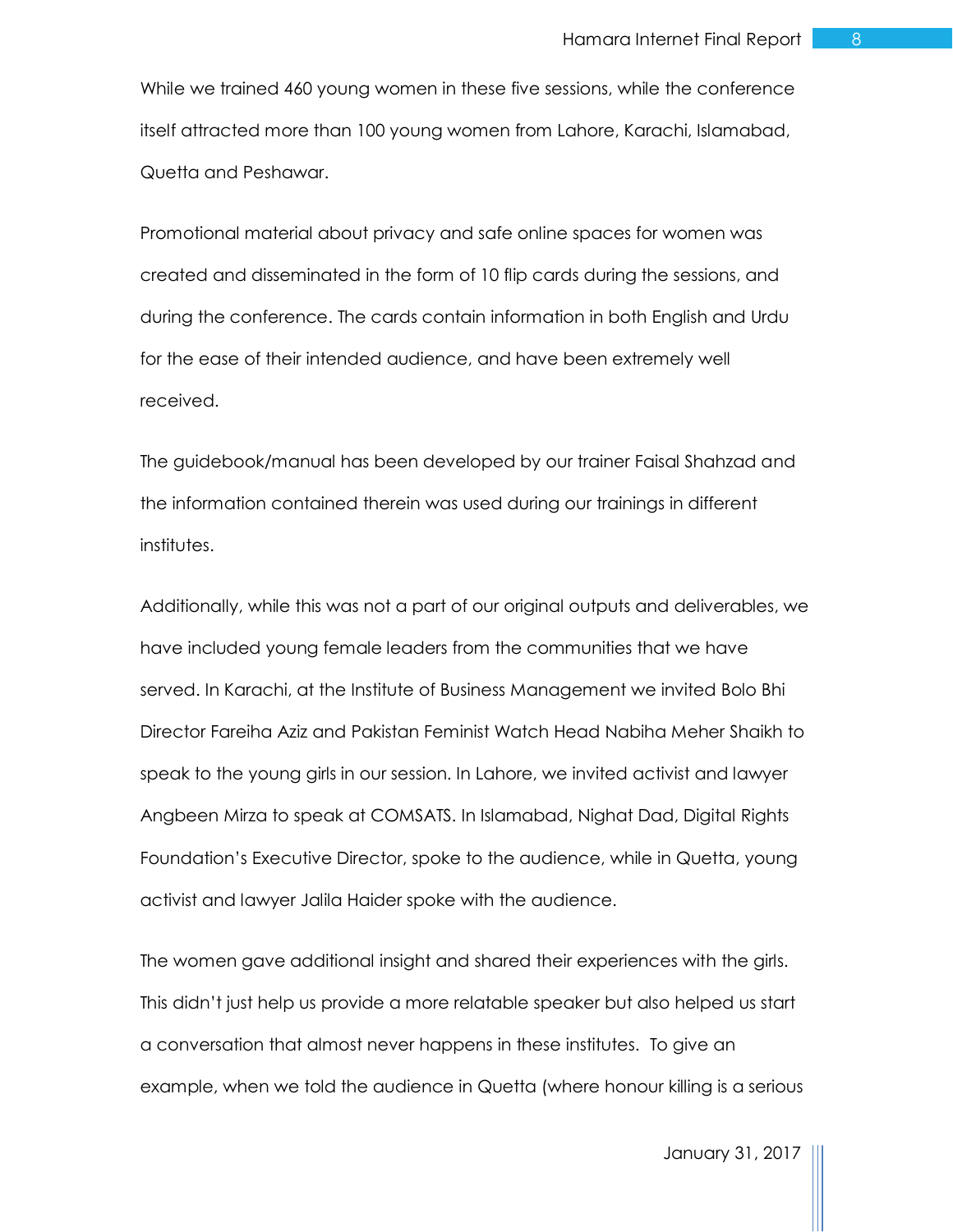issue) that no woman should ever be killed or raped for using the internet we were faced with some resistance. It was Jalila Haider who spoke to the audience and asked them why rape was shameful for a victim but not for the rapist. Having someone from the locality talk about the issues we were trying to tackle took on a different flavor because the speakers knew the audience, they understood the very soul of the issues that we were trying to tackle, and knew how to contextualize appropriate responses to the issues at hand.

The National Conference pulled together a huge crowd of its own. Under discussion were many contemporary issues relating to gender and digital rights. We managed to not only trend on Twitter but also saw a lot of coverage in local print and electronic media.

## **5. Project outcomes**

List of outcomes

- **Lahore, Punjab Region session completed**
- **Karachi, Sindh Region session completed**
- **Peshawar, Khyber Pakhtunkhwa session completed**
- **Islamabad, Federal Territory session completed**
- **Quetta, Balochistan session completed**
- **Hamara Internet – Ending Online Violence National Conference, completed**
- Informational flip cards, stickers, badges, goodie bags, etc have also been disseminated to the students that we have trained
- The Hamara Internet website can be visited here: hamarainternet.org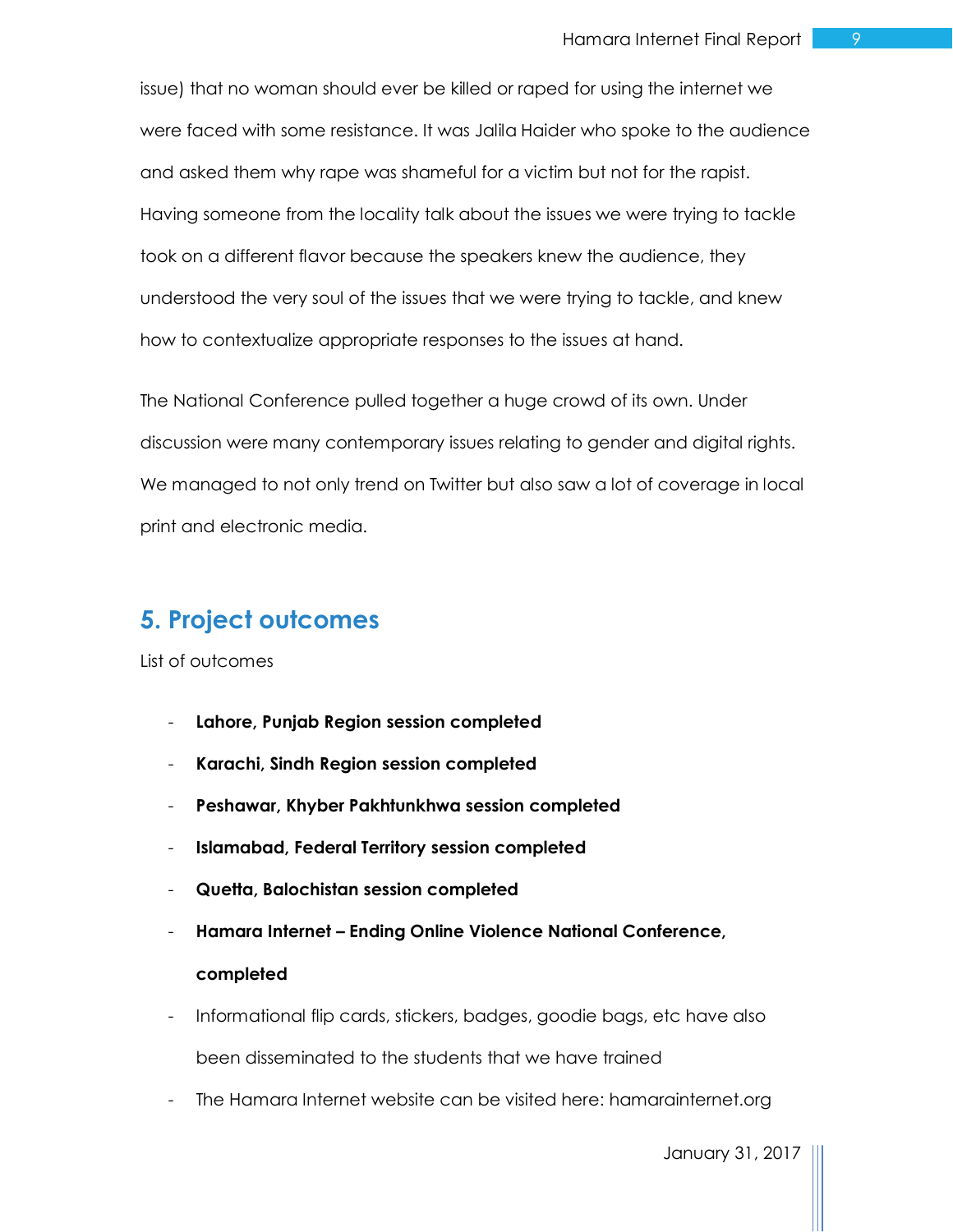### **6. Any changes in the design of the project**

The only change that was made to our plans was the inclusion of a guidebook that was to be disseminated to students. While a guidebook itself was devised by the trainer Mr Faisal Shahzad, due to budget limitations we could only manage to disseminate flip cards. The cost of the guidebook would not have been possible for us to manage.

There were also changes in the staff during the duration of the project. Our designer left during the month of September and was replaced by Hija Kamran. The Advocacy and Outreach officer also saw a shuffle after Ushbah Al-Ain left to pursue a degree in the UK. She was briefly replaced by a couple of people before Seerat Khan took on the position till the culmination of the project. These changes did not significantly impact the sessions or the deliverables.

The project was able to end on time, including the National Conference at the very end.

## **7. Dissemination and Chapter presence**

At every single one of the sessions that we have conducted so far the Internet Society was given its own time and a presentation regarding their efforts, mission and value was made by Mr. Faisal Shahzad.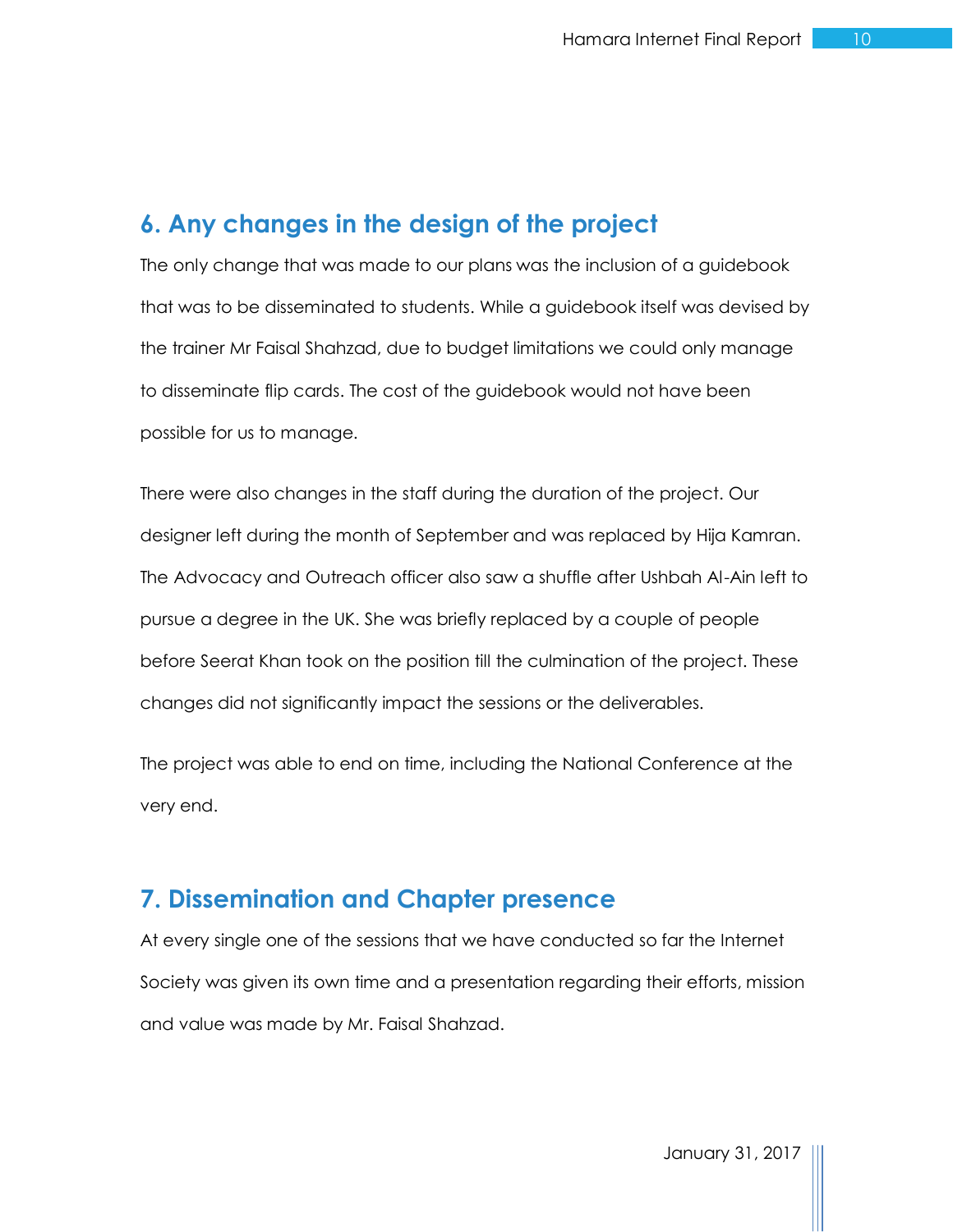Attendees were told how to sign up as members if they wished to join the organization and also told how it would benefit their everyday lives. The sessions did not just tell students how to stay safe and secure online, they also helped them get introduced to the Internet Society as an organization.

As a result of the work that we have done the organization was acknowledged and awarded the Atlantic Council Freedom Award [http://www.atlanticcouncil.org/events/wroclaw-global-forum/freedomawards]. The award was presented on June 3rd in Poland in front of 450 delegates from around the world.

Moreover, it was also during 2016 that Nighat Dad was awarded the Tulip Award by the Dutch government. The coveted award was given to Nighat to acknowledge the work that the Digital Rights Foundation has been doing to help empower young women. It was because of the Hamara Internet Project, and the change that the organization has been able to provoke through it, that the entire country voted for Nighat to be in the top three spots for the Tulip Award – and she subsequently ended up winning it for the same reason.

In addition to this, the final conference was heavily covered by the media. It also began trending on Twitter soon after the session began in Islamabad on November 28, 2016. The conference discussed a myriad of things, and was very well received overall. It helped highlight the progress that DRF was able to make in its goals because of ISOC. [http://nation.com.pk/national/29-Nov-2016/first](http://nation.com.pk/national/29-Nov-2016/first-cyber-harassment-hotline-goes-live-dec-1)[cyber-harassment-hotline-goes-live-dec-1](http://nation.com.pk/national/29-Nov-2016/first-cyber-harassment-hotline-goes-live-dec-1)

#### <https://www.dawn.com/news/1299175>